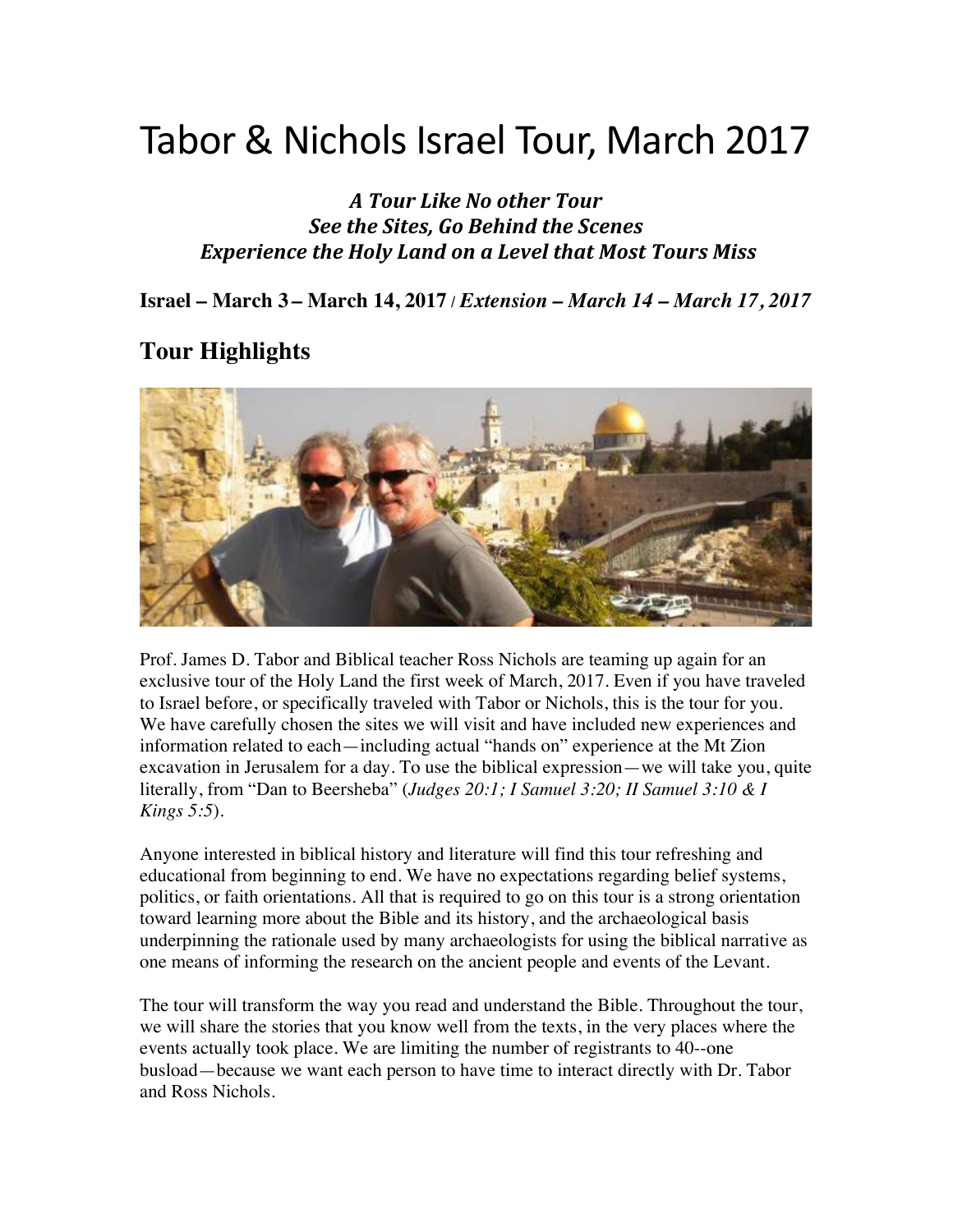#### **Tour Leaders** *– Dr. James D. Tabor and Ross K. Nichols*



**Dr. James Tabor** is professor of Christian origins and ancient Judaism in the Department of Religious Studies at the University North Carolina at Charlotte. Since 1990 Tabor has made 60 trips to Israel pursuing research, doing archaeology, and leading students and other adult groups who want a unique Holy Land Experience. His Ph.D. is from the University of Chicago in Christian Origins and Ancient Judaism. Tabor has combined his work on ancient texts with extensive field work in archaeology in Israel and Jordan, including work at Qumran, Sepphoris, Masada, and

Wadi el-Yabis in Jordan, the Suba "John the Baptist" cave, the "Tomb of the Shroud," and the Talpiot "Jesus" tombs. Among his publications are *Things Unutterable* (1985); A Noble Death (1992); Why Waco: Cults and the Battle for Religious Freedom *in America* (1995); *Restoring Abrahamic Faith* (2008); and the New York Times bestselling *The Jesus Dynasty: A New Historical Investigation of Jesus, His Royal Family, and the Birth of Christianity* (2006). His two latest books are *The Jesus Discovery: The New Archaeological Find that Reveals the Birth of Christianity* (Simon & Schuster) and *Paul and Jesus: How the Apostle Transformed Christianity* (Simon & Schuster). You can visit his blog at: https://jamestabor.com

**Ross K. Nichols** is a Vice-President and an ordained minister and teacher for United Israel World Union. He directs the United Israel Center South in St. Francisville, Louisiana. Each Sabbath, people from all over the world join in for his teachings over our United Israel YouTube channel, inspiring people to live a more authentically biblical lifestyle. Ross is a student and teacher of biblical Hebrew, is knowledgeable about the historical Jesus and late  $2<sup>nd</sup>$  Temple Judaism, and has spent many years seeking to understand and interpret earliest Christianity from its original and thoroughly Hebraic perspective.



**Tour Coordinator** *– DeWayne A. Coxon* is the founder and President of Blossoming Rose. He received his Ph.D. from Michigan State University and was in college teaching and administration for many years before becoming curator of Biblical Tamar Park in Israel. He has visited Israel well over 150 times in the last 50 years. His knowledge of Jewish, Christian and Muslim history gives him a unique perspective on contemporary events taking place in the Middle East. He is the author of the book, "*Living Prophecies: A Crumbling Wall between Christians and Jews*" as a well as three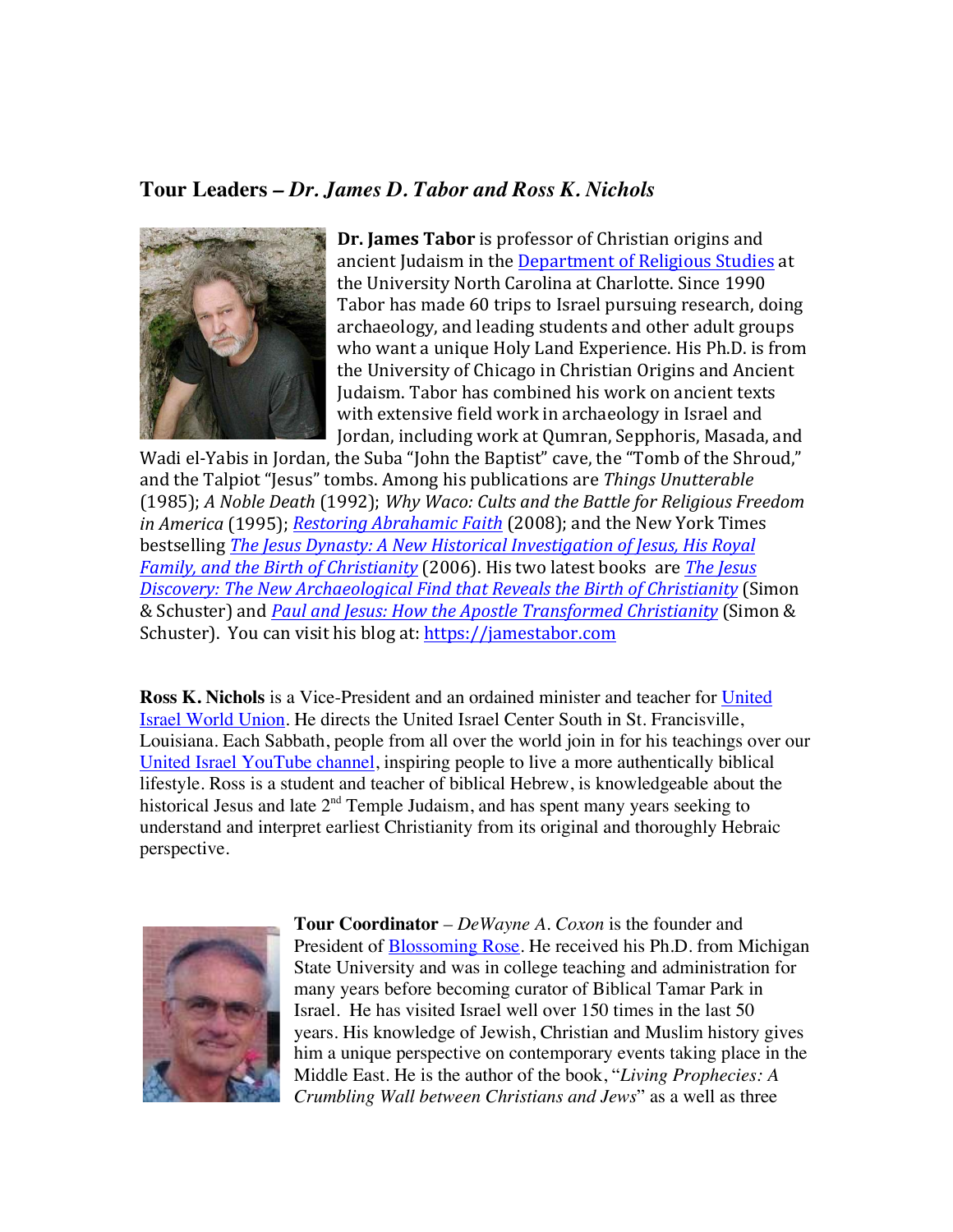books on renewable energy systems. http://blossomingrose.org/

# **Tour Itinerary**

#### **Day One Friday – March 3 –** *USA to Israel*

We will depart on Friday, March 3, flying overnight and arriving in Israel on Saturday, March 4. (**We must be at the airport three hours prior to international flight departures.**) Flights should be arranged to arrive in Tel Aviv before 4:30 pm. Our charter bus will leave the airport at 5:00 pm. If your flight arrives after this time, you will need to take a private taxi or Nesher van to Jerusalem to our Jerusalem hotel.

### **Day Two Saturday – March 4th –** *Jerusalem, Dinner, Old City Walk, Western Wall*



 Leaving the Tel Aviv airport we will drive from the Mediterraian coastal plain to the mountains of Jerusalem— 2600 feet above Sea Level. Time permitting, we will drive to the top of the Mount of Olives for a breathtaking view of the Temple Mount at sunset. We will check into our Jerusalem hotel and settle into our rooms. After a delicious dinner, we will take a nice leisurely stroll into the Old City

of Jerusalem through the Jaffa gate and then walk to the Western Wall or Kotel, just as the city comes to life as the Sabbath ends.

# **Day Three**

**Sunday – March 5th –** *Temple Mount, Western Wall Tunnels, Via Dolorosa, Church of the Holy Sepulcher, City of David and Hezekiah's Tunnel/Pool of Siloam, Dr. Tabor lecture after dinner.* 



We will begin our day with a tour of the Temple Mount. Here we will discuss the modern reality of the site presently administered by Jordan as well as the past and future Temples. We will then tour the Western Wall Tunnels. The exposed portion of the Western Wall is approximately 200 feet long; the tunnel provides access to an additional 1,591 ft. of ancient wall. Almost 150 ft. into the tunnel we will see a sealed off entrance to a small synagogue known as "The Cave." This is believed to be the closest point one can get to the Ancient Holy of Holies. After our tour of the Western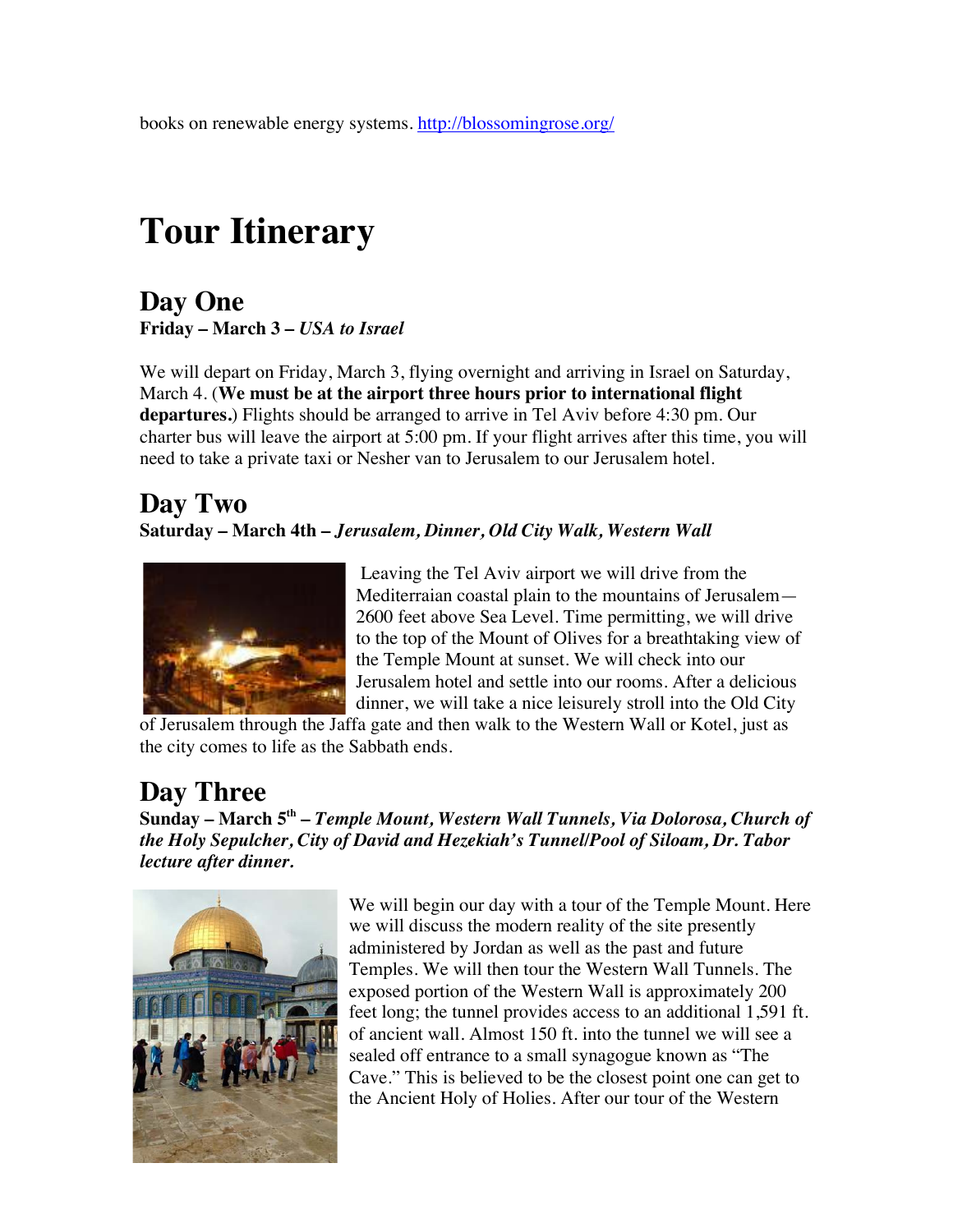Wall Tunnels we will make our way to the Jewish Quarter and descend 20 feet below the present city level to visit Herodian Jerualem in the Wohl Museum. We will then tour the City of David where those who wish can wade through the flowing waters of Hezekiah's tunnel. We will then return to the hotel for dinner with a lecture by Dr. Tabor in our conference room regarding the history of Mt Zion that we will visit the following day.

## **Day Four**

**Monday – March 6th –** *Mount of Olives, Dominus Flevit, Garden of Gethsemane, Church of all Nations, Kidron Valley, Tabor's Mt. Zion Dig, Zion Gate, Upper Room, Pilate's judgment seat, Mamilla Mall and Jaffa Gate.* 



We will begin our day with a bus ride to the Mount of Olives. From this vantage point will look towards the west and view the Temple Mount. We will walk down the Mount of Olives visiting several places of interest along the way including Dominus Flevit, the Garden of Gethsemane, and the Church of All Nations. Our walk will take us down into the Kidron Valley and then up to Mount Zion where we will spent time at the Mt Zion excavation actually "getting our hands dirty"

with the holy soil of Jerusalem of 2000 years ago. Dr. Tabor will then guide us through the traditional sites of the Upper Room and King David's Tomb, and then on a special viewing of the Mount Zion archeology dig site. At the end of the day we will visit the newly discovered authentic site of Pontius Pilate's Judgement Seat with the Gabbatha Pavement and the Praetorium where Jesus spent the final hours of his life before being crucified.

### **Day Five**

**Tuesday – March 7th –** *Samuel's Tomb, Caesarea Maritima, Nazareth Village, Gath Kepher, Megiddo, Mount Carmel, Sea of Galilee & Tiberias* 



Today we head north to the Galilee. On the way out of Jerusalem we will stop at the traditional site of Samuel's Tomb and then we will travel to Caesarea Maritima, the city built by Herod the great  $(25 - 13)$ BCE). Named to flatter Caesar, this site is situated on the Mediterranean Coast between Tel Aviv and Haifa. We will discuss Paul's imprisonment here before moving on to Rome to make his 'appeal to Caesar.' From here we will drive past Megiddo of Armageddon

fame to Mount Carmel where, according to the Bible (I Kings 18), Elijah challenged 450 prophets of Baal. From atop our restaurant we will be able to view the Jezreel Valley. After lunch we will begin our journey towards Tiberias stopping at Nazareth Village, described as a "carefully researched re-creation of Jesus hometown," providing us with a glimpse of life in the time of Jesus. We will continue towards Tiberias, founded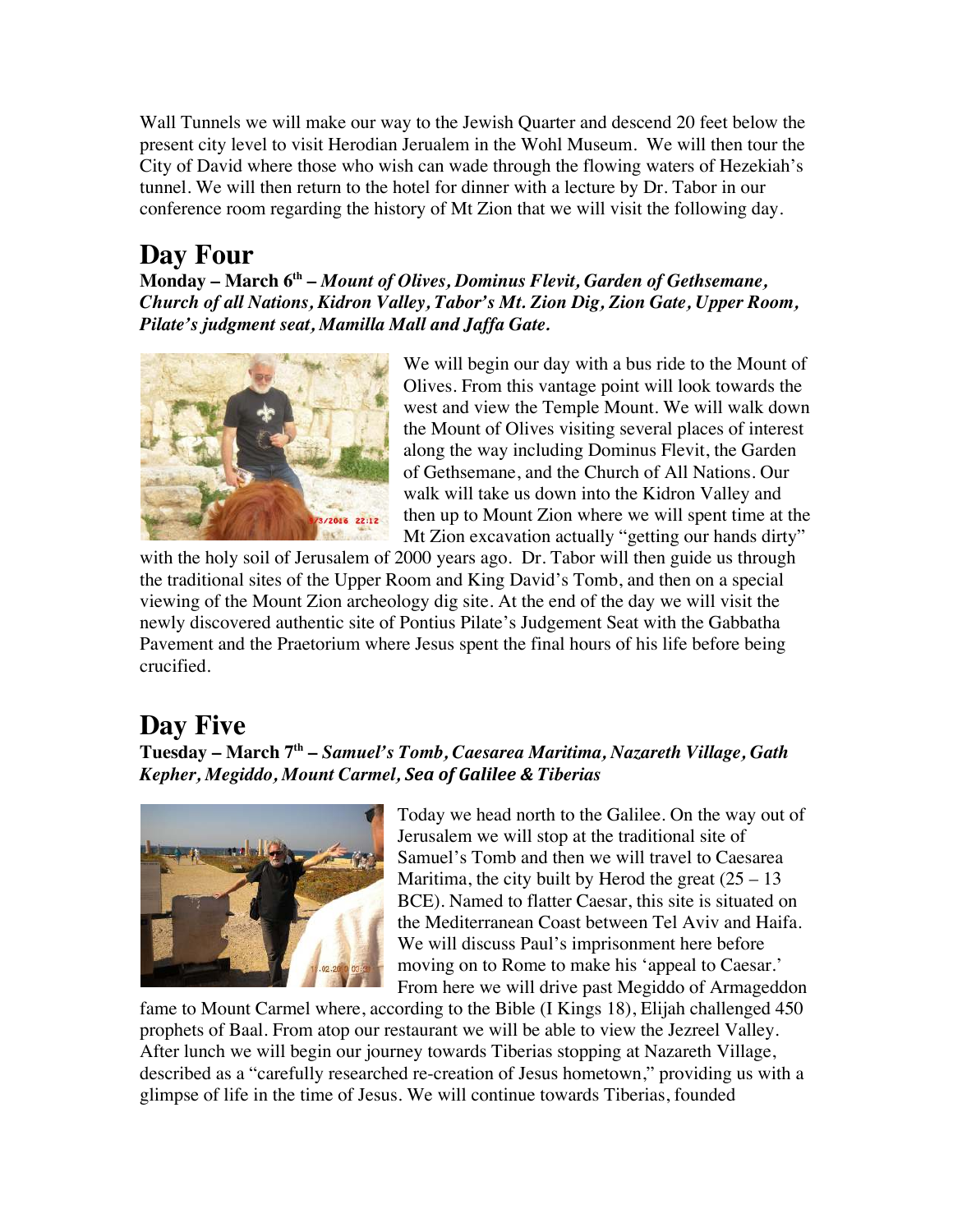sometime around 20 CE by Herod Antipas, son of Herod the Great, who made it the capital of his realm in Galilee. We will check into our rooms in the Leonardo Hotel in Tiberias on the shore of the Sea of Galilee, where we will stay for the Galilean portion of our tour. There will be time for shopping and plenty of opportunity to take in the beauty of the Galilee.

## **Day Six**

**Wednesday – March 8th –** *Caesarea Philippi, Tel Dan, Golan Heights, Lunch in Druze Village, Boat ride on the Sea of Galilee* 



We begin our tour of the Galilee with a stop at Caesarea Phillipi, mentioned in the synoptic gospels as the place where Jesus ask his disciples, "Who do men say that I am?" From here we can see the foot of Mount Hermon and discuss the messianic significance of this place (Psalm 133). Next we will visit the site of Tel Dan, where according to II Kings 10:29 and II Chronicles 13:8, Jeroboam led the northern kingdom

of Israel away from the true faith. We then travel to up into the Golan to Katzrine, the Jewish provincial capital and on to the borders of Syria and Lebanon. We will go to Gennesaret and see a first Century boat found on the shores of Galilee in 1986 and then finish the day with a boat ride on the Sea of Galilee where we will watch the sun set. We will spend the night in Tiberias.

## **Day Seven**

**Thursday – March 9th –** *Arbel Cliffs and synagogue ruins, Magdala, Mount of Beatitudes, Capernaum* 



We begin our day with a breathtaking view of the Sea of Galilee from the Arbel cliffs. Here, we will also see the ruins of an ancient synagogue of Arbel We then travel to Magdala, the home of Mary Magdelene. We will travel from here to the traditional site of the Mount of the Beatitudes where we will discuss some of Jesus' most cherished, and best known teachings. Finally we will travel to Capernaum where Jesus made his HQ and moved his family. Here we will also tour a third

Century synagogue, built upon the visible remains of a first century synagogue. As we travel around the Sea of Galilee you will see sites whose names are associated with the Christian New Testament. We will then spend our last night in Tiberias.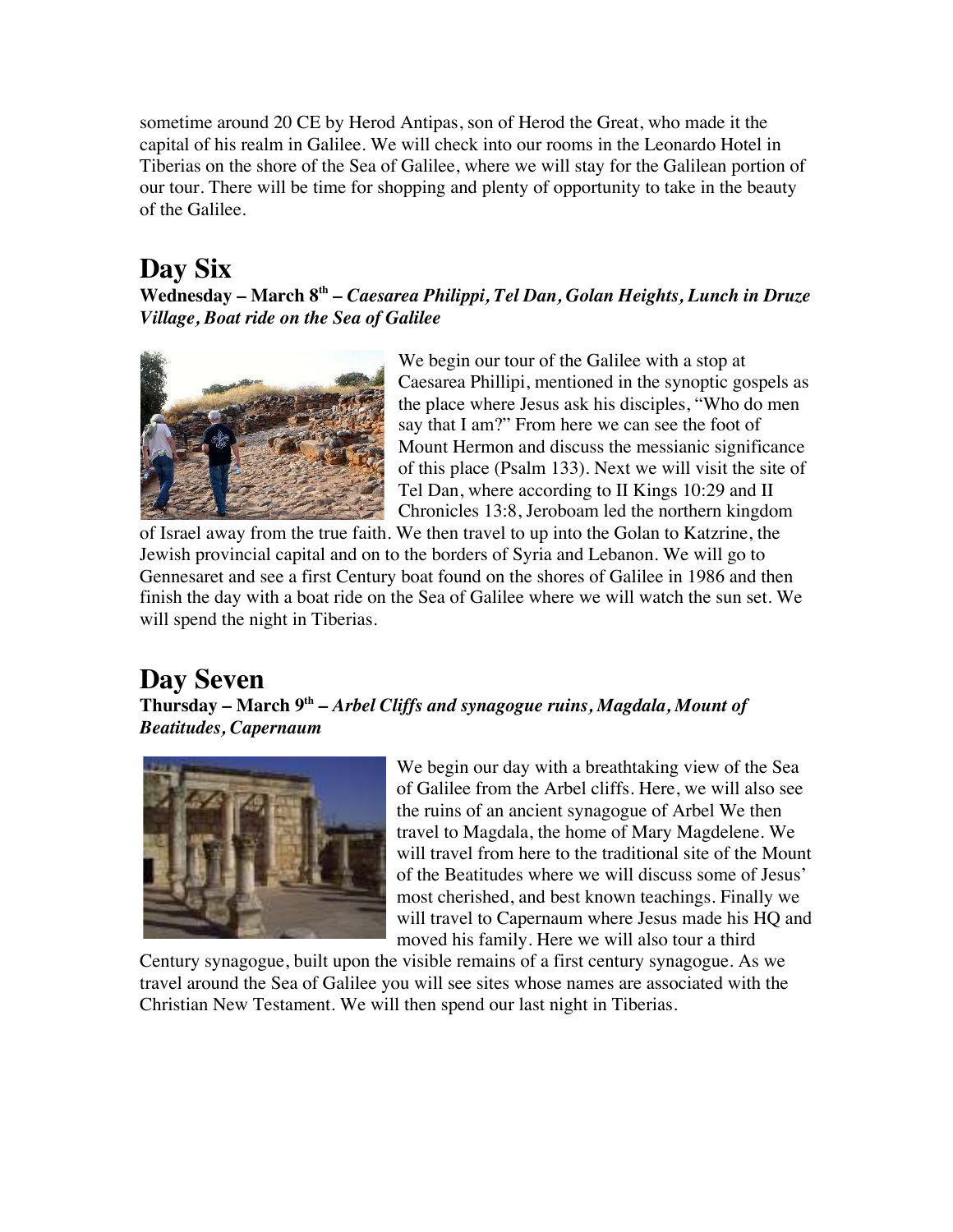### **Day Eight**

**Friday– March 10th** *– Jericho, Jordan River, Qumran, Biblical Tamar Sabbath dinner and a Sabbath dinner followed by relaxing and visiting in the Sukkah* 



After our tour of the Galilee, we will begin our journey to the south, traveling along the Jordan River. We will take some time to visit the ancient ruins of Jericho where "the walls came tumbling down." We will visit Qumran, where the Dead Sea Scrolls were discovered. Here Dr. Tabor will show us cisterns, a cemetery, ruins of a dining facility and of course the famous caves where nearly 800 ancient scrolls were discovered. We will continue on to the southern Biblical border of Israel, to Tamar (Ez. 47-48) and move into our rooms at Biblical Tamar Park. The Park Supervisor and volunteer workers will welcome us with an American style Kosher meal in the dining room. After dinner we will relax and visit together before an open fire in the Sukkah next to the dining room. This is a

special place that will allow us to experience the wilderness regions of Israel.

## **Day Nine**

#### **Saturday – March 11th** *Sabbath Experience at Tamar, Prayer Mountain, Torah Study*



We awaken to a peaceful Sabbath, feeling the stillness of the desert as the sun rises over the Jordanian mountains. Those who want to rise early, will climb "Prayer Mountain" and watch the sun rise. We will have a Shabbat morning service after breakfast, read the parsha and engage in a dialogue session for those who wish to participate. After lunch we will visit Mt. Hor and some related sites to the Torah readings. After dinner, Dr. DeWayne Coxon will lead us on a

walk into the desert to the gravesite of Simha Pearlmutter, and share stories of this desert rabbi who founded Kibbutz Ir Obot, now renamed Biblical Tamar Park. Everyone will be welcome to sit around the sukkah fire before going to our rooms.

### **Day Ten Sunday – March 12th** *Biblical Tamar Tour, Masada, Dead Sea,*



We will begin our day with a tour of Biblical Tamar. Next we will board our bus and go to visit the ancient fortress of Masada, known today as the site where 960 revolutionary Jewish holdouts died rather than surrender to the Romans. Some will choose to run or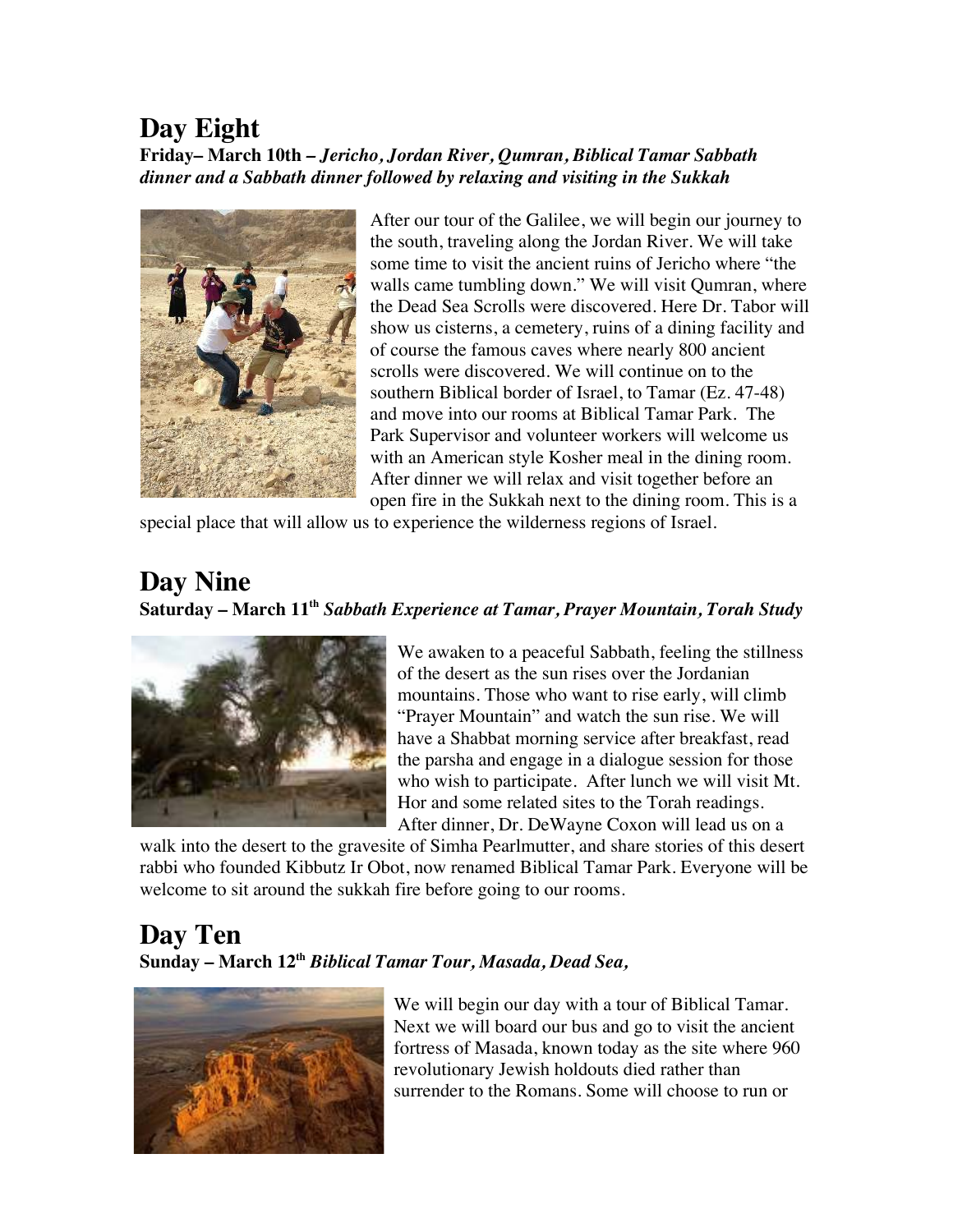hike the famed "snake path" up the side of Masada, while others will take the cable car to the top. We will learn that Masada was originally built by the Maccabees, and fortified by Herod the Great between 37-31 BCE as a refuge for himself in the event of a revolt. From the top of Masada you will be able to look down upon the ruins of Roman encampments. We will visit an ancient "synagogue without walls" atop Masada. We will then stop at a public beach along the Dead Sea where we will be able to shop and float in waters of the Dead Sea, after which we will go back to Tamar for dinner and then pack for our return home tomorrow.

#### **Day Eleven Monday – March 13th –** *Shopping and free time in Jerusalem, flights home*

We will depart Biblical Tamar Park and journey back to Jerusalem for some final shopping, and to take in, once again the ambiance of the Holy City. Alternatively, for those who elect, we will tour the Israel Museum, the largest cultural institution in Israel, among the world's leading art and archaeology museums. At 6:30 PM, we will catch our bus back to the airport for our flights back home.

### **Day Twelve Tuesday – March 14 –** *Flight home*

Catching connecting flights back home.

#### **Extension Tuesday – March 14th – March 17th –** *Old City, Museums, shopping*

For those who wish to spend additional time in and around Jerusalem, we will offer an extension for the tour. Those who elect the extension package will spend 3 nights at the Gloria Hotel, located inside the Old City, right inside the Jaffa Gate. Here you will be within walking distance of museums that were not included in the tour. We will visit the Towel of David Museum, the Burnt House, Davidson Center, and the Temple Institute. The Davidson Center and the Jerusalem Archaeological Park, considered Israel's most important antiquity site, gives the visitor an expanded view of archaeological remains spanning 5,000 years of Jerusalem history. There will also be time to visit other sites of interest or simply spend some time shopping in the many shops in and around the Old City. Tour hosts will assist in coordinating excursions. More information is available upon request.